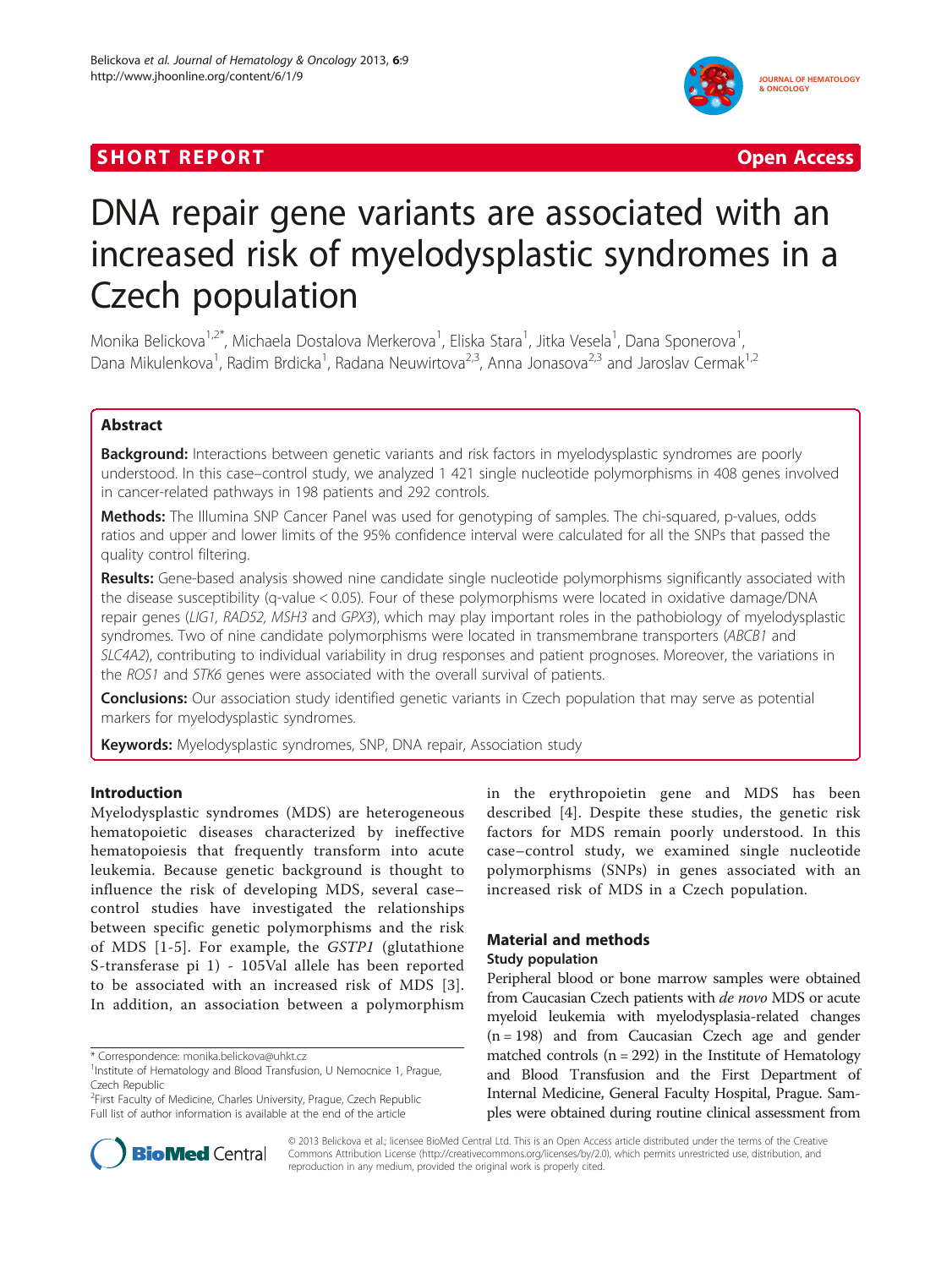2003 to 2010. Only patients with de novo MDS without evidence of previous exposure to radiation or chemotherapy were enrolled in the study. The MDS diagnoses were based on the standard diagnostic criteria of the World Health Organization [[6\]](#page-5-0). WHO classification and therapy of patients is summarized in Table 1. All the subjects provided informed consent, and the study was approved by the Local Ethics Committee. The median age of the patients was 63 years (range: 18–89 years), and the median age of the controls was 61 years (range: 19–98 years). Patient group consisted of 69.7% women and control group from 65.4% women.

#### Genotyping

We analyzed 1 421 SNPs in 408 genes involved in cancerrelated pathways using the Illumina GoldenGate Assay (Illumina Inc., USA). The Cancer SNP Panel contents over 400 genes involved in the etiology of various types of cancer selected from the National Cancer Institute's Cancer Genome Anatomy Project SNP500Cancer Database. This panel contains more than 3 SNPs, on average, for each gene represented. The list of all tested genes is accessible in Additional file [1](#page-5-0): Table S1. The assay was performed according to the manufacturer's protocol for the Illumina GoldenGate Assay.

#### Statistical analysis

The raw data were imported into GenomeStudio V2009.2 (Illumina) for SNP clustering and the generation of genotype calls. The calculations were performed in the statistical programming language R (version 2.12.0; [www.](http://www.r-project.org/) [r-project.org\)](http://www.r-project.org/). We excluded 35 samples with an overall call

#### Table 1 Characteristics of patients

rate < 90% and 15 SNPs with a call rate < 80%. In addition, the deviation of the genotype proportions from Hardy-Weinberg equilibrium (HWE) was assessed in the controls, and 22 SNPs with p-values < 3.56-05 (Bonferroni correction for multiple testing: 0.05/1406) showed significant deviations from HWE and were thus removed. This resulted in the inclusion of a total of 1384 SNPs and 455 samples for our analysis. The chi-squared, p-values, odds ratios (ORs) and upper and lower limits of the 95% confidence interval (CI) of the OR were calculated for all the SNPs that passed the QC filtering. Applying the false discovery rate (FDR) for multiple testing at a 5% significance level according to the Benjamini–Hochberg was supposed to show significant association of the SNP with the phenotype. We identified 9 genes with an adjusted q-value lower than 0.05. Survival plots for the MDS cases were generated using the Kaplan-Meier method, and the differences between the genotypes were assessed using the log-rank test.

## Validation of SNPs results

The results of SNPs status of three selected genes (LIG1, *RAD52, GPX3*) were validated using SNPsTaqMan<sup>®</sup> Assays (Life Technologies, USA). Paired CD3 cells and CD14 cells were used to distinguish germline or somatic polymorphisms. We compared the SNP status between CD3 T lymphocytes and CD14 monocytes in LIG1, RAD52 and GPX3 genes in 68 patients.

## Results and discussion

A gene-based analysis identified nine candidate SNPs that were significantly associated (q-value  $< 0.05$ ) with disease

|              | <b>WHO classification</b> |           |                               |
|--------------|---------------------------|-----------|-------------------------------|
|              | $n/\%$                    | Blast (%) | Cytogenetics, normal/abnormal |
| MDS del(5q)  | 24 (12.1)                 | 2.8       | 0/24                          |
| <b>RCUD</b>  | 14(7.1)                   | 1.1       | 10/2                          |
| RARS         | 12(6.1)                   | 1.4       | 5/4                           |
| <b>RCMD</b>  | 59 (29.8)                 | 1.6       | 36/17                         |
| RAEB-1       | 26(13.1)                  | 4.4       | 11/10                         |
| RAEB-2       | 25(12.6)                  | 12.5      | 10/9                          |
| MDS-U        | 3(1.5)                    | 2.0       | 3/0                           |
| MDS/MPS      | 23(11.6)                  | 8.3       | 12/7                          |
| AML with MRC | 12(6.1)                   | 28.3      | 4/6                           |
| Age(yr)      |                           |           |                               |
| Median/range | $63(18-89)$               |           |                               |
| Sex          |                           |           |                               |
| Male n/%     | 60(30.3)                  |           |                               |
| Female n/%   | 138 (69.7)                |           |                               |

MDS del(5q): MDS associated with isolated del(5q); RCUD: Refractory cytopenias with unilineage dysplasia; RARS: Refractory anemia with ring sideroblasts; RCMD: Refractory cytopenias with multilineage dysplasia; RAEB-1: Refractory anemia with excess blasts, type 1; RAEB-2: Refractory anemia with excess blasts, type 2; MDS-U: MDS, unclassifiable; MDS/MPS: MDS and myeloproliferative syndromes; AML with MRC: Acute myeloid leukemia with myelodysplasia - related changes.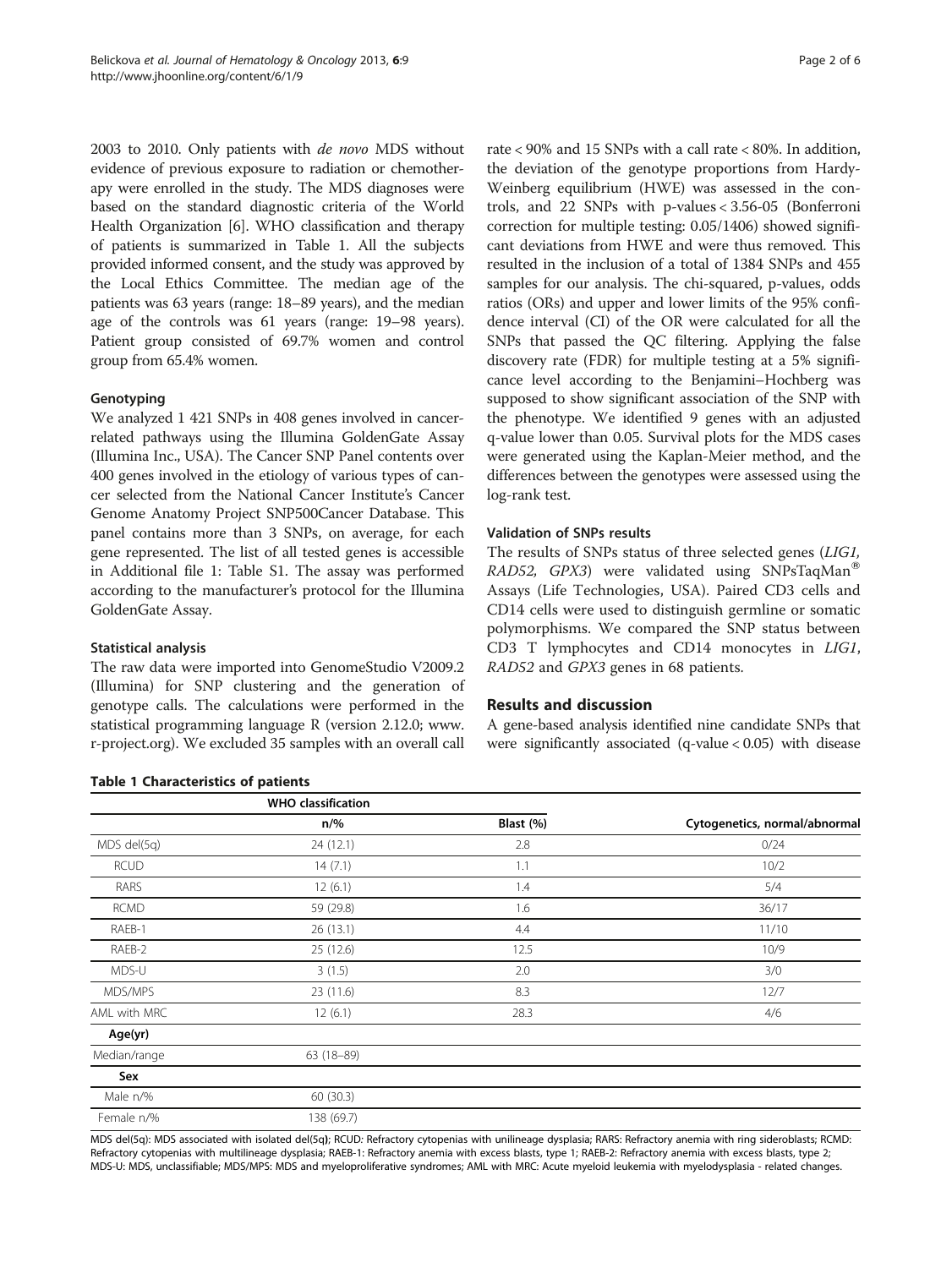susceptibility. The results of the association analysis are presented in Table 2. The OR of the genes with significant heterozygous and homozygous variants is listed in Table [3](#page-3-0). Furthermore, we examined the relationships between the genotyping results and the clinical data. A Kaplan-Maier analysis revealed that alleles in the c-ros oncogene 1  $(ROS1)$  gene  $(p = 0.001)$  and aurora kinase A  $(STK6)$  $AURKA$ ) gene (p = 0.0002) were independent prognostic factors for survival in our patient cohort (Figure [1](#page-4-0)). The other genetic polymorphisms identified in this study did not play any prognostic role  $(LIG1: p = 0.11;$ ABCB1:  $p = 0.08$ ; SLC4A2:  $p = 0.48$ ; RAD52:  $p = 0.41$ ; *PGR*:  $p = 0.99$ ; *MSH3*:  $p = NA$ ; *GPX3*:  $p = 0.64$ ).

The most significant association was observed for the rs13240966 SNP ( $p = 7.00E^{-11}$ ), which is located in the solute carrier family 4, anion exchanger, member 2 (SLC4A2) gene. SLC4A2 is a widely distributed plasma membrane anion exchange protein involved in the regulation of intracellular pH through the exchange of intracellular bicarbonate for extracellular Cl<sup>−</sup> . We detected an association between the homozygous C/C genotype and MDS (OR 4.86; 95% CI 2.74-8.62). This SNP was previously associated with bladder cancer in work by Andrew et al. [[7\]](#page-5-0). We also found a significant association between MDS and a polymorphism in a gene that encodes another transmembrane protein, which belongs to the ABC (ATP-binding cassette) protein transporter family. ABC sub-family B member 1 (ABCB1) is responsible for decreased drug accumulation in multidrugresistant cells and often mediates the development of resistance to anticancer drugs. In our patient cohort, the heterozygous A/G genotype of ABCB1 was associated with MDS susceptibility (OR 3.79; 95% CI 2.30-6.24). The specific genotype of ABCB1 has also been proposed to influence the risk of acute lymphoblastic leukemia (ALL), and other ABCB1 variants may be linked to poor ALL prognoses [[8\]](#page-5-0).

The gene that encodes ligase 1 (LIG1) was represented in the assay by the marker rs20580. We detected a relationship between the homozygous A/A genotype of this LIG1 SNP and MDS ( $p = 1.65E^{-06}$ ; OR 3.28; 95% CI 1.77-6.06). LIG1 plays roles in nucleotide excision repair and in the long-patch base-excision repair pathway. An association of this genetic variant with lung cancer was previously reported by Lee et al. [\[9](#page-5-0)]. We found significant associations between MDS and of two other polymorphisms in genes related to DNA repair. One of these SNPs was the rs11226 SNP ( $p = 1.70E^{-04}$ ) in the *RAD52* gene, which is involved in DNA double-strand break repair and homologous recombination. The second polymorphism was rs3797896 ( $p = 2.16E^{-0.4}$ ), which is located in the MSH3 gene, a component of the post-replicative DNA mismatch repair system. In addition, genetic variants in several other genes involved in DNA repair were significantly associated with MDS  $(p < 0.01)$ , including rs2238335 in the BLM gene (Bloom syndrome, RecQ-helicase-like), rs2308327 in MGMT (O-6-methylguanine-DNA methyltransferase), rs4149963 in EXO 1 (exonuclease 1) and rs7607076 in MSH2 (mutS homolog-2, colon cancer, nonpolyposis type-1). Previous work has demonstrated that polymorphisms in DNA damage-response genes and DNA repair genes influence DNA repair capacity [[10,11\]](#page-5-0). DNA damage caused by ineffective detoxification or defects in DNA repair can lead to chromosomal

| Gene         | Name                                                          | Gene<br>location | dbSNPs<br>reference<br>number | Gene<br>region | Genotype | MAF<br>database | <b>MAF</b><br>controls | <b>MAF</b><br>patients | OR   | 95%<br>confidence<br>interval | P Value  |
|--------------|---------------------------------------------------------------|------------------|-------------------------------|----------------|----------|-----------------|------------------------|------------------------|------|-------------------------------|----------|
| SLC4A2       | solute carrier family 4,<br>anion exchanger,<br>member 2      | 7q36.1           | rs13240966                    | intron         | C/G      | 0.227           | 0.4829                 | 0.7110                 | 2.63 | 1.94-3.63                     | 7.00E-11 |
| ABCB1        | ATP-binding cassette,<br>sub-family B (MDR/<br>TAP), member 1 | 7q21.12          | rs2235074                     | intron         | A/G      | 0.031           | 0.0575                 | 0.1569                 | 3.05 | .88-4.97                      | 8.65E-07 |
| LIG1         | ligase I, DNA, ATP-<br>dependent                              | 19a13.2-a13.3    | rs20580                       | coding A/C     |          | 0.513           | 0.2216                 | 0.3665                 | 2.03 | 1.50-2.75                     | 1.65E-06 |
| <b>ROS1</b>  | c-ros oncogene 1,<br>receptor tyrosine<br>kinase              | 6q22             | rs574664                      | intron         | T/A      | 0.145           | 0.1432                 | 0.2593                 | 2.10 | 1.48-3.00                     | 1.24E-05 |
| <b>PGR</b>   | progesterone receptor                                         | 11g22-g23        | rs1042838                     | coding         | T/G      | 0.199           | 0.1601                 | 0.2804                 | 2.05 | 1.46-2.87                     | 1.46E-05 |
| STK6         | aurora kinase A                                               | 20q13            | rs732417                      | 5UTR           | C/G      | 0.083           | 0.1051                 | 0.1995                 | 2.12 | 1.43-3.16                     | 7.76E-05 |
| GPX3         | glutathione<br>peroxidase 3                                   | 5q23             | rs8177426                     | intron         | A/G      | 0.217           | 0.2288                 | 0.3567                 |      | 1.87 1.37-2.55                | 4.26E-05 |
| <b>RAD52</b> | RAD52 homolog                                                 | 12p13-p12.2      | rs11226                       | 3UTR           | T/C      | 0.224           | 0.2308                 | 0.3509                 | 1.80 | 1.31-2.48                     | 1.70E-04 |
| MSH3         | mutS homolog 3                                                | 5a11-a12         | rs3797896                     | intron         | G/C      | 0.066           | 0.0627                 | 0.0131                 | 0.20 | $0.07 - 0.54$                 | 2.16E-04 |

Table 2 SNPs showing significant genotypic associations with myelodysplastic syndromes

MAF: minor allele frequency; MAF database: Caucasian/European frequencies; OR: odds ratio.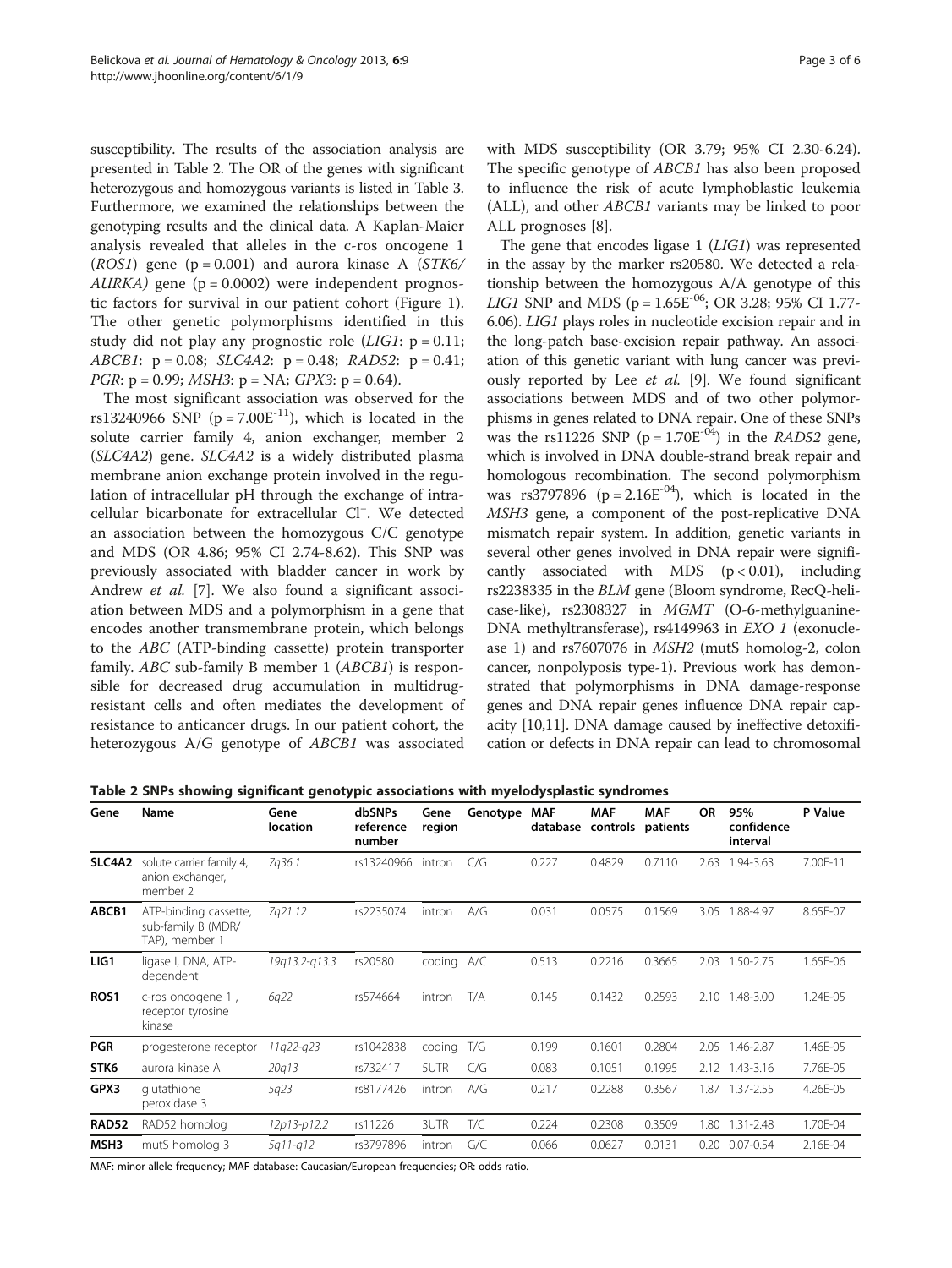| <b>SNP</b> | Genotype  | Controls<br>N (%) | Cases<br>N (%) | OR<br>(95% CI)          | p-Values |
|------------|-----------|-------------------|----------------|-------------------------|----------|
| rs13240966 | SLC4A2    | 235               | 173            |                         |          |
|            | GG        | 72 (30.64)        | 22<br>(12.72)  | 1.0 (Ref)               |          |
|            | cc        | 64 (27.23)        | 95<br>(57.91)  | 4.86<br>$(2.74 - 8.62)$ | < 0.0001 |
|            | CG        | 99 (42.13)        | 56<br>(32.37)  | 1.85<br>$(1.04 - 3.30)$ | 0.04     |
|            | $CC + CG$ | 163<br>(69.36)    | 151<br>(87.28) | 3.03<br>$(1.79 - 5.13)$ | < 0.0001 |
| rs2235074  | ABCB1     | 261               | 188            |                         |          |
|            | GG        | 232<br>(88.55)    | 129<br>(68.62) | 1.0 (Ref)               |          |
|            | АА        | 1(0.38)           | 0(0.00)        | ΝA                      |          |
|            | ΑG        | 28 (10.69)        | 59<br>(31.38)  | 3.79<br>$(2.30 - 6.24)$ | < 0.0001 |
|            | $AA + AG$ | 29 (11.07)        | 59<br>(31.38)  | 3.66<br>$(2.23 - 6.00)$ | < 0.0001 |
| rs20580    | LIG1      | 264               | 191            |                         |          |
|            | CC        | 167<br>(63.26)    | 84<br>(43.98)  | 1.0 (Ref)               |          |
|            | АА        | 20 (7.58)         | 33<br>(17.28)  | 3.28<br>$(1.77 - 6.06)$ | < 0.0001 |
|            | АC        | 77 (29.17)        | 74<br>(38.74)  | 1.91<br>$(1.26 - 2.89)$ | 0.002    |
|            | $AA + AC$ | 97 (36.74)        | 110<br>(57.59) | 2.25<br>$(1.54 - 3.29)$ | < 0.0001 |
| rs574664   | ROS1      | 262               | 189            |                         |          |
|            | тт        | 191<br>(72.90)    | 95<br>(50.26)  | 1.0 (Ref)               |          |
|            | АΑ        | 4(1.53)           | 4(2.12)        | 2.01<br>$(0.49 - 8.22)$ | 0.32     |
|            | TΑ        | 67 (25.57)        | 90<br>(47.62)  | 2.70<br>$(1.81 - 4.03)$ | < 0.0001 |
|            | $AA + TA$ | 71 (27.10)        | 94<br>(49.74)  | 2.66<br>$(1.79 - 3.95)$ | < 0.0001 |
| rs732417   | STK6      | 257               | 188            |                         |          |
|            | GG        | 203<br>(78.99)    | 113<br>(60.11) | 1.0 (Ref)               |          |
|            | cc        | 0(0.00)           | 2(1.06)        | ΝA                      |          |
|            | CG        | 54 (21.01)        | 73<br>(38.83)  | 2.43<br>$(1.60 - 3.70)$ | < 0.0001 |
|            | $CC + CG$ | 54 (21.01)        | 75<br>(39.89)  | 2.50<br>$(1.61 - 3.88)$ | < 0.0001 |
| rs1042838  | PGR       | 253               | 189            |                         |          |
|            | GG        | 174<br>(68.77)    | 86<br>(45.50)  | 1.0 (Ref)               |          |
|            | TΤ        | 2(0.79)           | 3(1.59)        | 3.04 (0.40-<br>26.49)   | 0.34     |
|            | ΤG        | 77 (30.43)        | 100<br>(52.91) | 2.63<br>$(1.74 - 3.97)$ | < 0.0001 |
|            | TT + TG   | 79 (31.23)        | 103<br>(54.50) | 2.64<br>$(1.75 - 3.98)$ | < 0.0001 |
| rs8177426  | GPX3      | 260               | 171            |                         |          |

<span id="page-3-0"></span>Table 3 Association between individual SNPs and MDS

Table 3 Association between individual SNPs and MDS (Continued)

|           | GG               | 155<br>(59.62) | 82<br>(47.95)  | 1.0 (Ref)               |          |
|-----------|------------------|----------------|----------------|-------------------------|----------|
|           | AA               | 14 (5.38)      | 33<br>(19.30)  | 4.46<br>$(2.16 - 9.32)$ | < 0.0001 |
|           | AG               | 91 (35.00)     | 56<br>(32.75)  | $1.16(0.74-$<br>1.82)   | 0.51     |
|           | $AA + AG$        | 105<br>(40.38) | 92<br>(53.80)  | 1.66<br>$(1.10 - 2.47)$ | 0.01     |
| rs11226   | RAD52            | 234            | 171            |                         |          |
|           | cc               | (61.11)        | 83<br>(48.54)  | 1.0 (Ref)               |          |
|           | <b>TT</b>        | 17 (7.26)      | 32<br>(18.71)  | 3.24<br>$(1.62 - 6.53)$ | 0.0002   |
|           | TC               | 74 (31.62)     | 56<br>(32.75)  | 1.30 (0.82-<br>2.07)    | 0.26     |
|           | $TT + TC$        | 91 (38.88)     | 90<br>(52.63)  | 1.70 (1.15-<br>2.54)    | 0.01     |
| rs3797896 | MSH <sub>3</sub> | 262            | 191            |                         |          |
|           | cc               | 232<br>(88.21) | 186<br>(97.38) | 1.0 (Ref)               |          |
|           | GG               | 3(1.14)        | 0(0.00)        | <b>NA</b>               |          |
|           | GC               | 27 (10.27)     | 5(2.62)        | 0.23<br>$(0.09 - 0.61)$ | 0.001    |
|           | $GG + GC$        | 30 (11.40)     | 5(2.62)        | 0.21<br>$(0.08 - 0.55)$ | 0.001    |
|           |                  |                |                |                         |          |

instability, which can be associated with tumor formation or progression. Thus, genetic variants in DNA repair may modify the risk of MDS.

We also identified a significant association ( $p = 4.26E^{-05}$ ) between MDS and the rs8177426 SNP in glutathione peroxidase 3 (GPX3), with an OR of 4.46 (95% CI 2.16-9.32) for the homozygous A/A genotype. GPX3 protects cells and enzymes from oxidative damage by catalyzing the reduction of hydrogen peroxide, lipid peroxides and organic hydroperoxide by glutathione. In our previous study, we detected a 1.6-fold decrease in GPX3 gene expression in MDS patients [\[12](#page-5-0)], suggesting that altered gene expression may be an impact of genetic variants.

Another SNP that was significantly associated with MDS in the present work was  $rs732417$  ( $p = 7.76E^{-05}$ ), which is located in the STK6/AURKA gene. AURKA, a serine/threonine kinase, regulates cell cycle checkpoints and maintains genomic integrity. We detected an association between the heterozygous C/G genotype and the risk of MDS (OR 2.43, 95% CI 1.60-3.70). Allelic variations in AURKA have been associated with alterations in its expression level and an increased risk of multiple cancers [\[13,14](#page-5-0)]. Andrew *et al.* [\[7\]](#page-5-0) demonstrated that subjects with certain AURKA polymorphisms were significantly more susceptible to bladder cancer. It is noteworthy that the individuals with the homozygous G/G genotype displayed poorer survival than did the patients with other genotypes.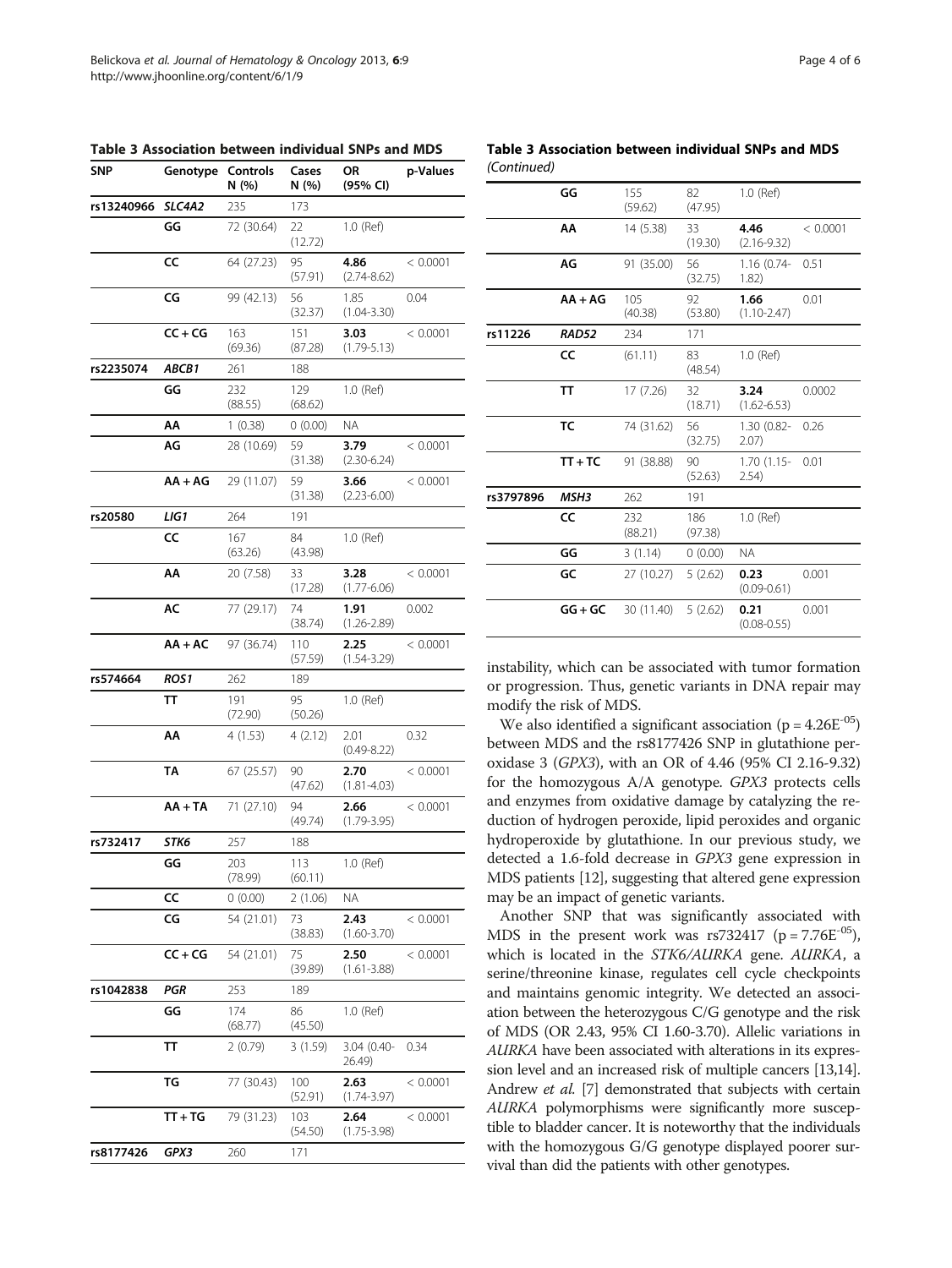<span id="page-4-0"></span>

The gene encoding the progesterone receptor (PGR) was represented by rs1042838 ( $p = 1.46E^{-0.5}$ ) and was also found to be associated with MDS. Steroid hormones and their receptors are involved in the regulation of gene expression and can affect cellular proliferation and differentiation in target tissues. PGRs signal by binding to other proteins, mainly transcription factors such as NFKB1, AP-1 or STAT, which are deregulated in MDS [[15,16](#page-5-0)].

The genotyping analysis also detected an association between rs574664 ( $p = 1.24E^{-0.5}$ ) in *ROS1* gene and susceptibility to MDS. ROS1 encodes a proto-oncogene with tyrosine kinase activity that may function as a growth or differentiation factor receptor. Specifically, we detected an association between the heterozygous T/A genotype and MDS (OR 2.70, 95% CI 1.81-4.03). However, the T/T genotype predicted a shorter survival time in the MDS patients in our study.

To date, only limited number of studies [\[1](#page-5-0)-[5\]](#page-5-0) documented associations with individual SNPs localized particularly in MTR (5-methyltetrahydrofolate-homocysteine methyltransferase reductase R), RMI1 (RecQ mediated genome instability 1), GSTP1 (glutathione S-transferase pi 1) and EPO (Erythropoietin) genes. However, due to differences in SNPs present on our array that did not include the same polymorphisms as the mentioned studies, we could not confirm these previous results. Recent study of genetic variants of BLM (Bloom syndrome, RecQ helicase-like) gene and the proteins that form complexes with BLM, such as TOP3A and RMI1, found the association with cancer risk in acute myeloid leukemia/myelodysplatic syndromes [\[5](#page-5-0)]. In our study, we confirmed the association with the *BLM* gene.

Results obtained from the arrays were validated using another genotyping method -  $SNPsTaqMan^{\otimes}$  Assays. The correlation coefficient between both methods was 0.99, confirming the microarray results. Additionally, the origin of selected polymorphisms (LIG1, RAD52, GPX3) was investigated by comparison of SNP status in paired CD3 monocytes and CD14 T lymphocytes. Genotyping of DNA from separated CD3 and CD14 cells showed the same sequences in both cell lineages, indicating the germline origin of the tested polymorphisms.

#### Conclusions

In summary, we identified several genetic variants that may contribute to the pathogenesis of MDS by modifying disease risk. Interestingly, five of the polymorphisms described in our study are located close to areas that are frequently deleted in MDS (chromosome 7 - rs13240966 and rs2235074, chromosome 5 - rs8177426 and rs3797896, and chromosome 20 - rs732417). This observation suggests that in addition to large deletions, other types of genetic alterations in MDS-related regions may play a role in the development of MDS. As discussed above, the genetic variants detected in this study are likely to be biologically relevant, particularly the polymorphisms in oxidative damage/ DNA repair genes (LIG1, RAD52, MSH3 and GPX3), which may play important roles in the pathobiology of MDS. Functional polymorphisms in transmembrane transporters (ABCB1 and SLC4A2) may contribute to individual variability in drug responses and patient prognoses. Moreover, the variations in the ROS1 and STK6 genes were associated with the overall survival of MDS patients. To our knowledge, this is the first association study to examine the relationships between a large number of SNPs and MDS exclusively in primary MDS patients. Rigorous patient selection is critical because of the differences in etiology observed in primary and secondary MDS, the latter of which is caused by radiation or chemotherapy that is usually administered as a treatment for another type of cancer. Therefore, the incorporation of secondary MDS patients into epidemiological studies could lead to the detection of SNPs related to other types of cancer. This study provides the first evidence of a genetic predisposition to myelodysplasia. However, subsequent genomewide association studies with larger numbers of subjects are needed to confirm our findings, and further elucidation of the relationships between these genetic variants and MDS is required.